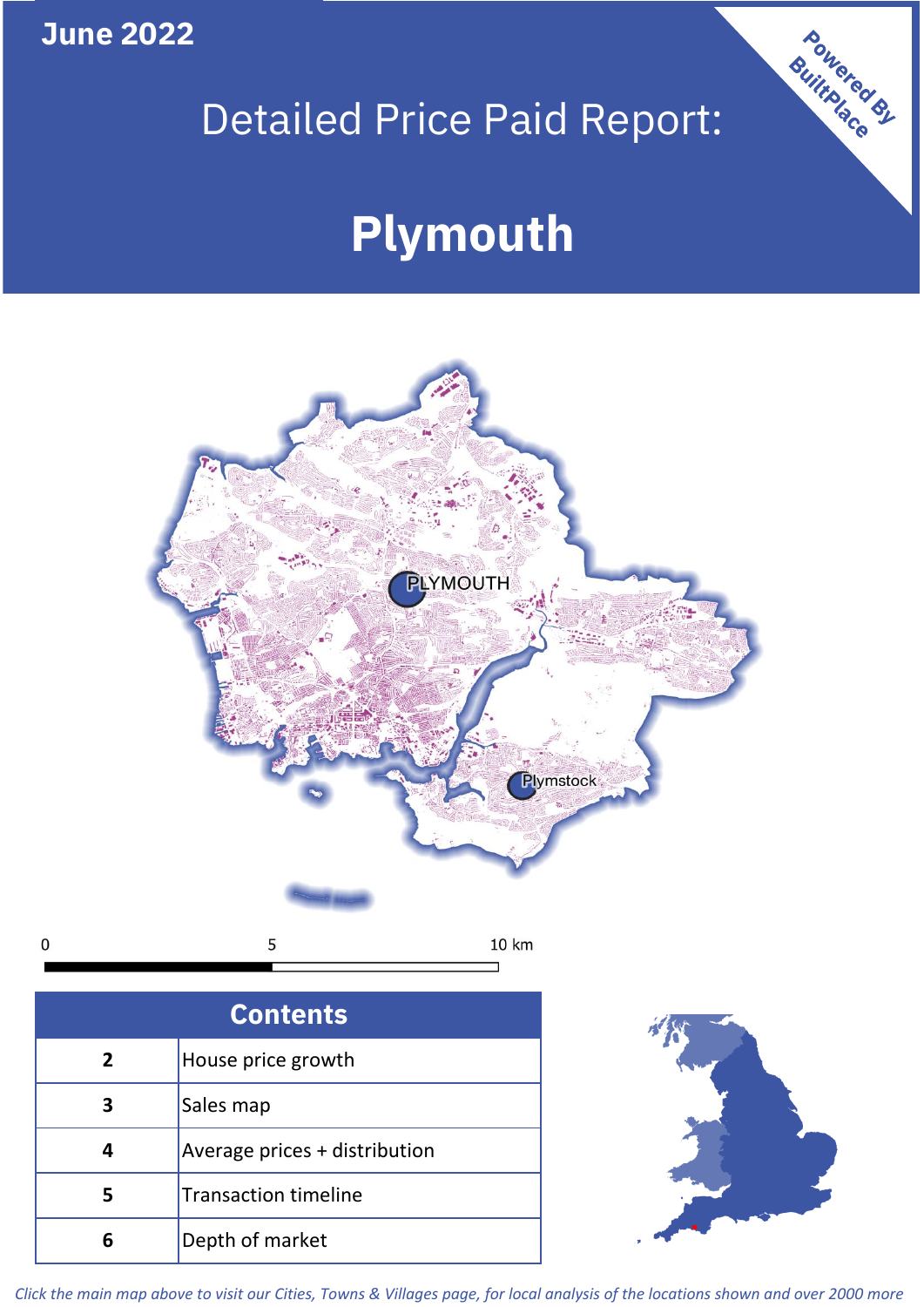### **Headline Data**

|                     | <b>Current level</b> | 3 month | <b>Annual</b> | 5 year   | 10 year |
|---------------------|----------------------|---------|---------------|----------|---------|
| <b>House prices</b> | £216,454             | 3.5%    | 12.9%         | 27.4%    | 50.7%   |
| <b>Transactions</b> | 4,117                | $-5.1%$ | 19.1%         | $-10.1%$ | 28.9%   |

## **House Price Growth (April 2022 data)**

#### *Annual Change in House Prices*



House prices in Plymouth grew by 12.9% in the 12 months to April 2022 (based on 3-month smoothed data). By comparison national house prices grew by 10.7% and prices in the South West grew by 12.3% over the same period.

Plymouth house prices are now 33.1% above their previous peak in 2007, compared to +49.0% for the South West and +52.9% across England.



#### *Year-To-Date Change in House Prices, December to April*

Local prices have grown by 4.3% in 2022 so far, compared to growth of 2.5% over the same period last year.

#### *Source: OS OpenData; UK House Price Index (Contains HM Land Registry data © Crown copyright)*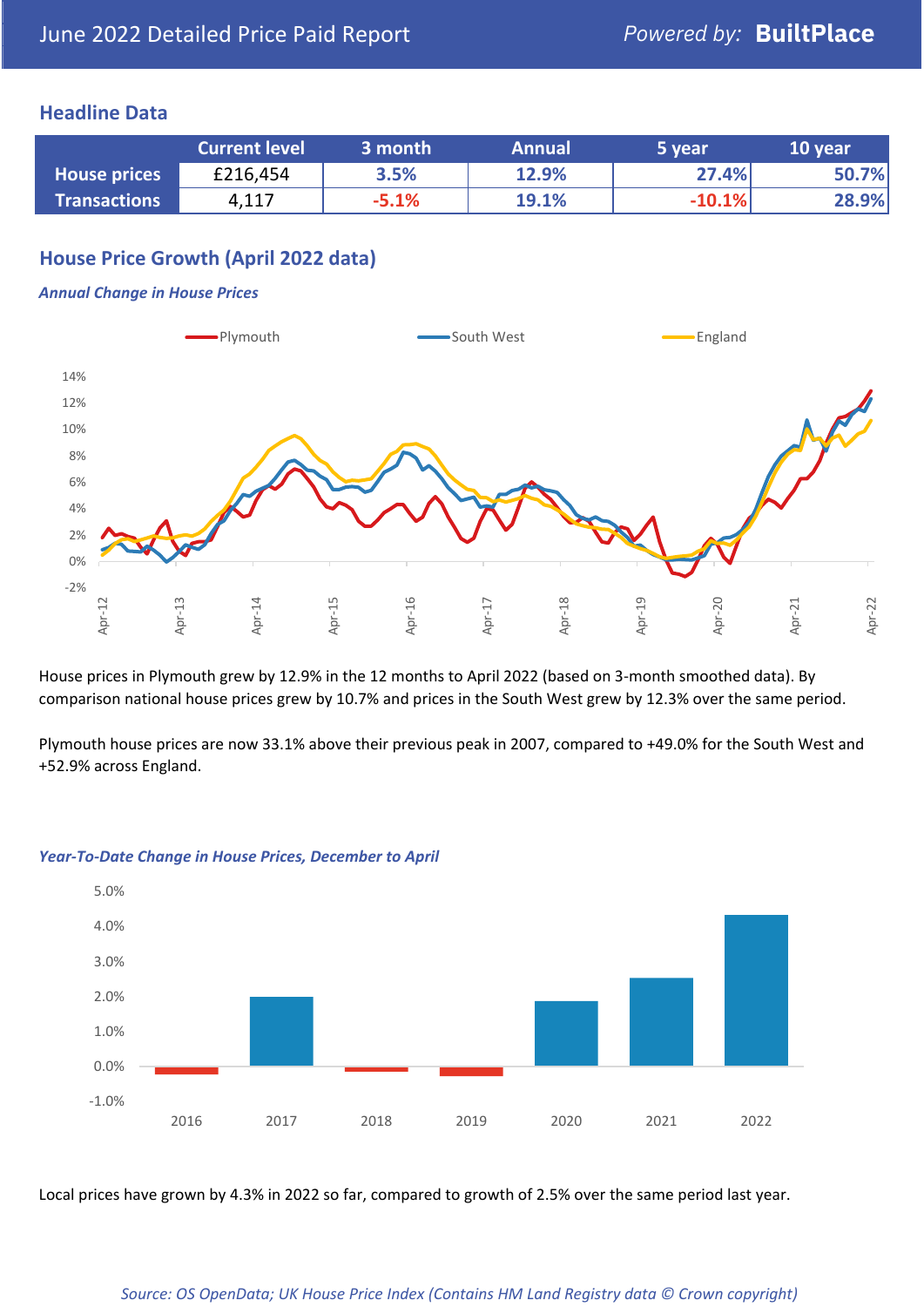# **House Price Map**

*12 months to April 2022*



*Each point is one postcode, coloured by the average value relative to all sales in this local authority (price bands are LA-specific quintiles).*

# **Map Key**

| Min      | Max      |                            |
|----------|----------|----------------------------|
| Up to    | £139,000 | 1st quintile / lowest 20%  |
| £139,000 | £175,000 | 2nd quintile               |
| £175,000 | £215,000 | 3rd quintile               |
| £215,000 | £274,000 | 4th quintile               |
| £274,000 | and over | 5th quintile / highest 20% |

*Source: OS OpenData; UK House Price Index (Contains HM Land Registry data © Crown copyright)*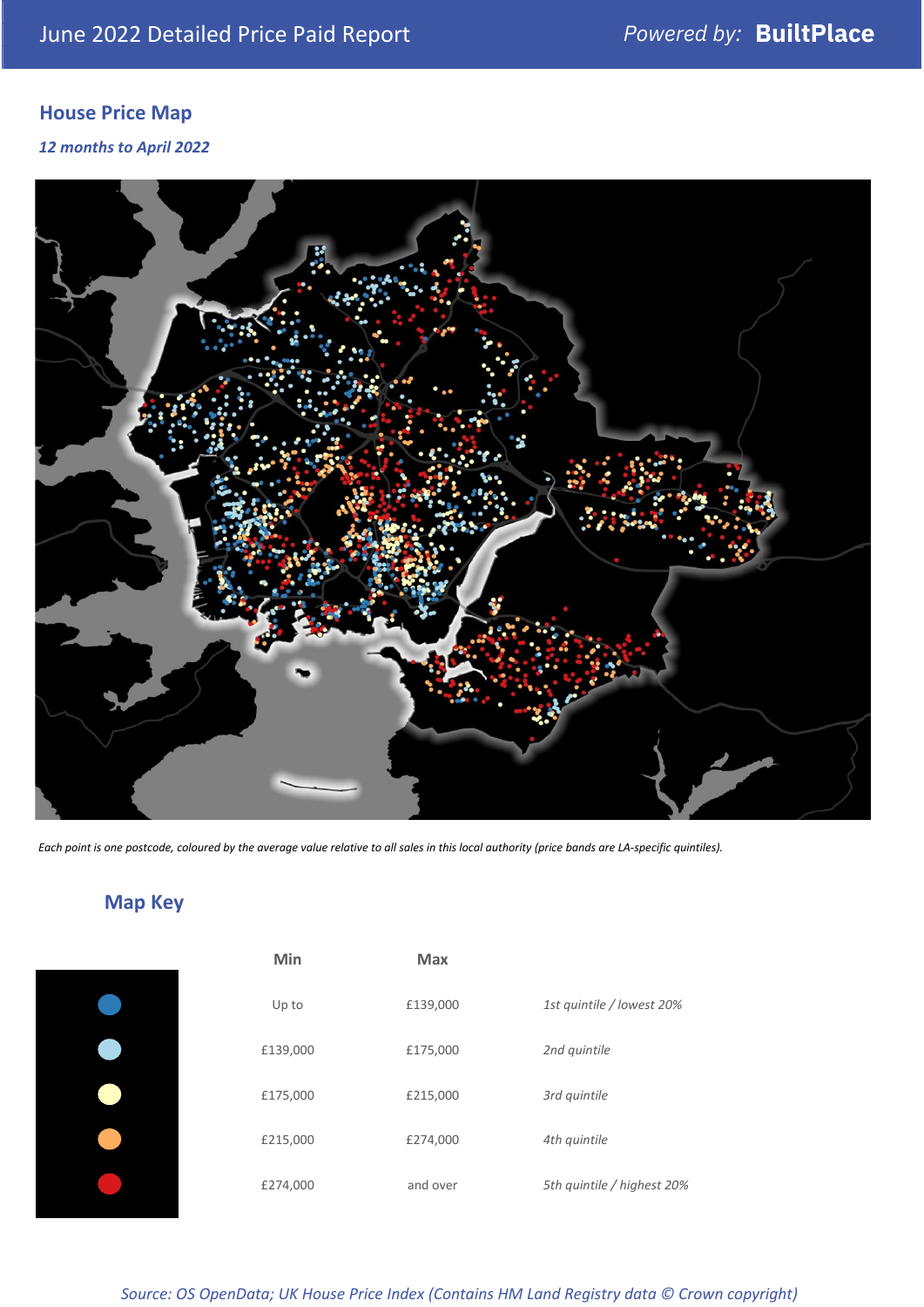# **Average House Price by Property Type**

#### *12 months to April 2022*



|                 | <b>New</b> | <b>Second hand</b> |  |  |
|-----------------|------------|--------------------|--|--|
| <b>Flat</b>     | £234,550   | £136,951           |  |  |
| <b>Terraced</b> | £276,995   | £205,955           |  |  |
| Semi-detached   | £137,415   | £238,938           |  |  |
| <b>Detached</b> | £525,000   | £371,835           |  |  |

## **House Price Distribution by Year**

*All properties, by price band and calendar year (2020 = year to date)*

|                    | 1997 | 2002 | 2007 | 2012 | 2017 | 2019 | 2020 |
|--------------------|------|------|------|------|------|------|------|
| <b>Under £100k</b> | 94%  | 69%  | 12%  | 15%  | 9%   | 7%   | 8%   |
| £100-200k          | 6%   | 27%  | 67%  | 66%  | 59%  | 48%  | 45%  |
| E200-300k          | 0%   | 3%   | 16%  | 14%  | 25%  | 31%  | 33%  |
| £300-400k          | 0%   | 1%   | 4%   | 4%   | 6%   | 9%   | 9%   |
| £400-500k          | 0%   | 0%   | 1%   | 1%   | 1%   | 4%   | 3%   |
| <b>£500k-1m</b>    | 0%   | 0%   | 0%   | 0%   | 1%   | 2%   | 2%   |
| £1-2m              | 0%   | 0%   | 0%   | 0%   | 0%   | 0%   | 0%   |
| <b>Over £2m</b>    | 0%   | 0%   | 0%   | 0%   | 0%   | 0%   | 0%   |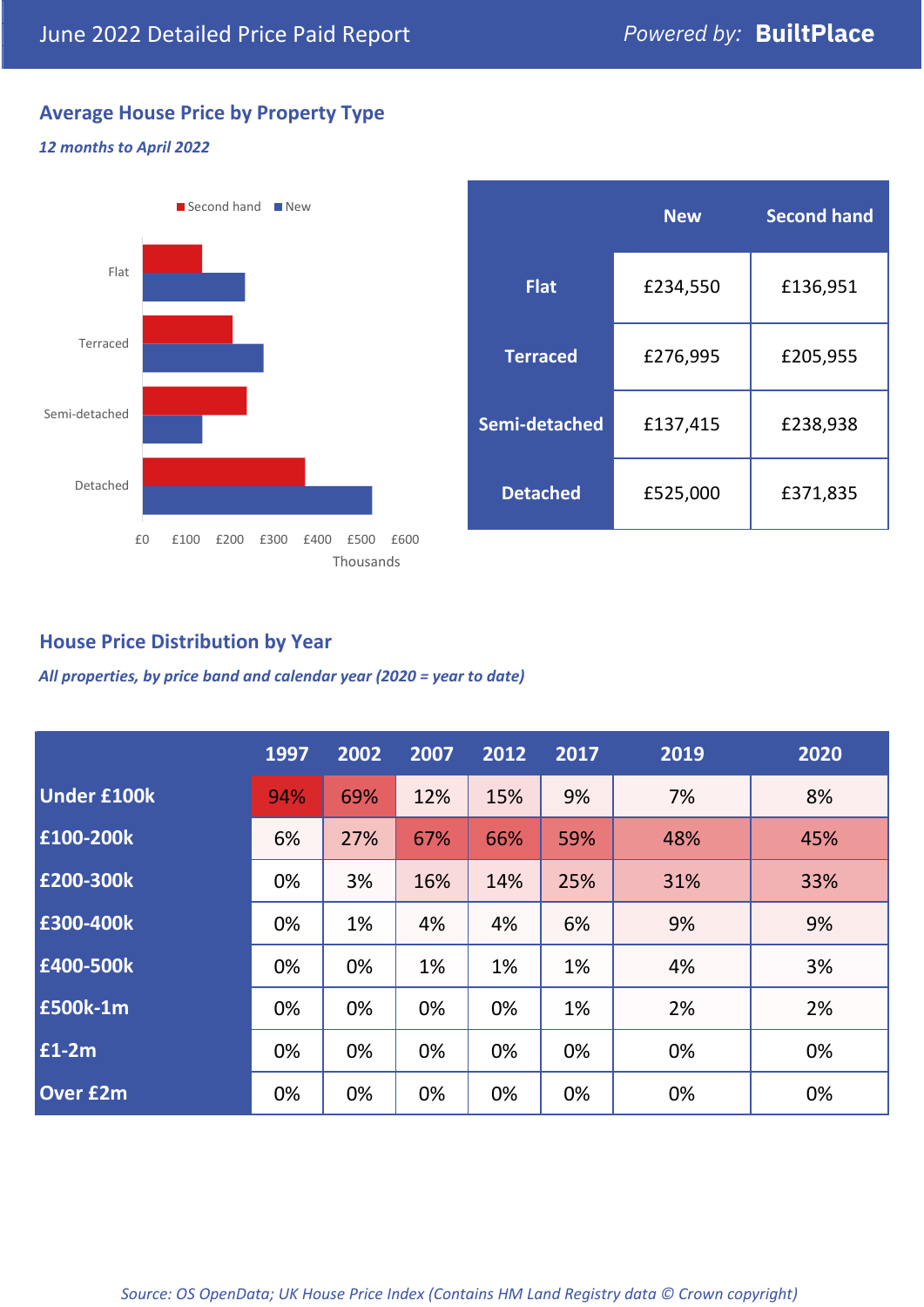# **Transactions (February 2022 data)**

*Annual Transactions, Indexed (2001-05 average = 100)*



There were 4,117 transactions in Plymouth during the 12 months to February 2022. This is 70% of the average from 2001- 05 and suggests activity is significantly below pre-downturn levels.

Transactions in Plymouth have fallen by 6.5% since 2014, compared to changes of -8.3% for South West and -7.7% for England.



#### *Cash and New Build Sales as % of Total, by Year*

*Note: The data on this page EXCLUDES transactions identified as transfers under a power of sale/repossessions, buy-to-lets (where they can be identified by a mortgage), and transfers to non-private individuals - i.e. it comprises only Land Registry 'A' data.*